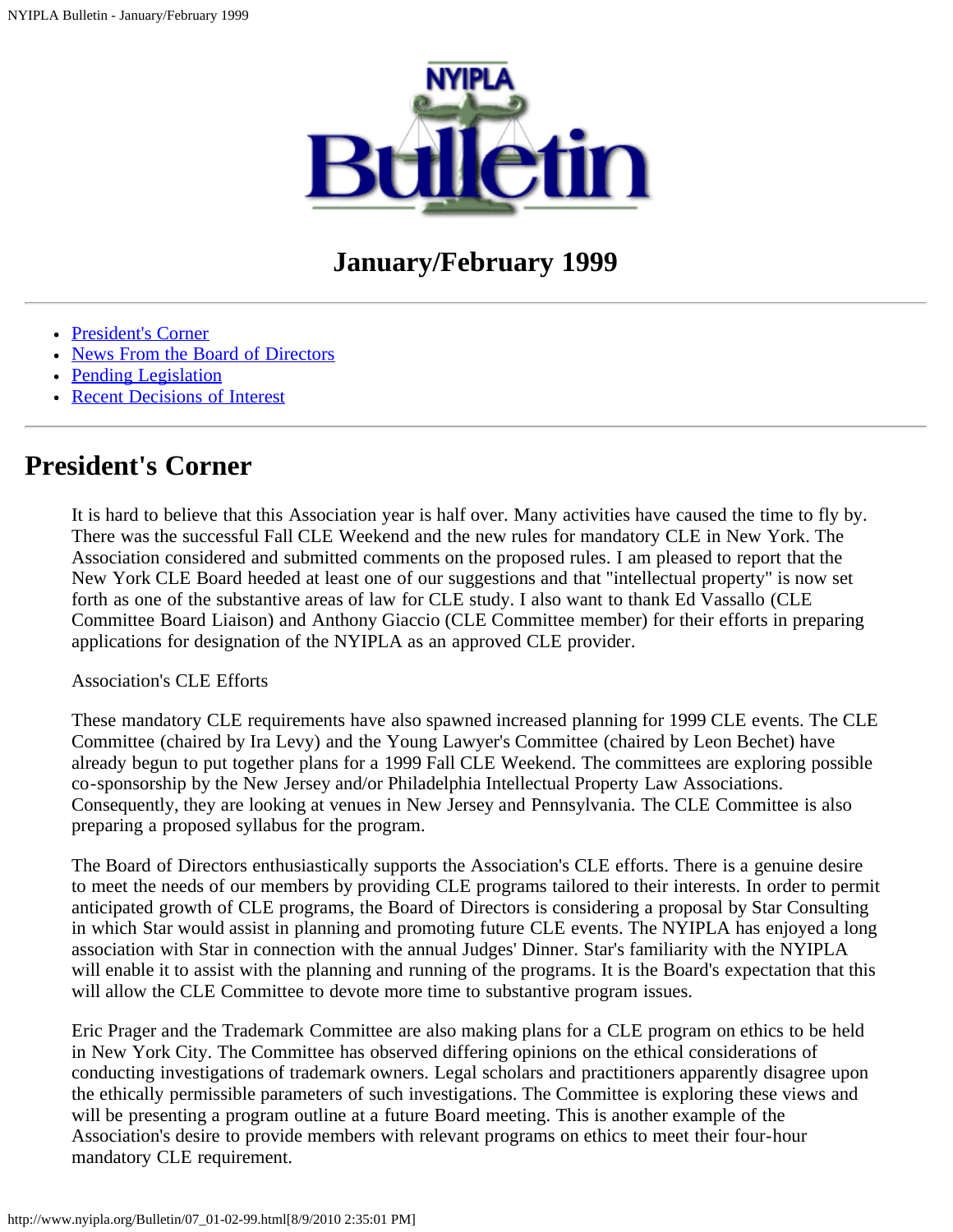#### Committee Work

I am pleased to report that other committees have been enjoying an active year. Fred Dorchak and the Committee on Patent Law were called upon a third time this year to prepare a report for the Board. This time the Committee prepared a report on the proposed changes to the PTO Patent Rules of Practice. The report obtained unanimous Board approval and was submitted to the PTO. I am very grateful to Fred Dorchak for his spearheading of these efforts.

With the grant of certiorari by the Supreme Court in *In re Zurko*, the Legislative Oversight and Brief Amicus Committee (chaired by Bruce Wexler) was given another opportunity to write on the issue of the scope of review to be accorded PTO administrative decisions on issues of patentability. The committee submitted an amicus brief last year to the Federal Circuit during its *en banc* consideration of this issue. Bruce Wexler authored the amicus brief for the NYIPLA that was recently submitted to the Supreme Court. The brief was reviewed by members of the Committee on Patent Law and the Board of Directors. My thanks to Bruce Wexler for his efforts on behalf of the Association.

On January 14, Thomas Beck, as Chair of the Committee on Litigation Practice and Procedure, and past presidents John Pegram and Al Robin, attended a meeting on litigation in the Southern District of New York. The meeting was called by Chief Judge Thomas Griesa and was also attended by Judges Baer, Cote and Wood. Judge Griesa afforded the opportunity for the NYIPLA to raise issues of concern in litigating intellectual property issues before the Court. Our representative members discussed a number of issues with the Court, including discovery issues and possible interest in judicial participation in an intellectual property inn of court. Tom Beck reported on the meeting to the Board of Directors. Hopefully, this dialog with the Court will continue at future meetings.

A reminder that the Young Lawyer's Committee will be sponsoring a ceremonial admission to the Bar of the Supreme Court on Monday, May 3, 1999. Leon Bechet and his Committee are hoping to put together a weekend package that will include a reception and dinner Sunday evening. The admission ceremony will be preceded by a breakfast in the Supreme Court building. Peter Saxon will move the admission of the NYIPLA members. The ceremony is limited to 50 persons, so look for the notice enclosed with this issue of the *Bulletin* and reserve your place early.

I am looking forward to the second half of my tenure. Plans are well underway for our next major event, the 77th Annual Dinner Honoring the Federal Judiciary. The Hon. Joseph. M. McLaughlin of the Court of Appeals for the Second Circuit will be our keynote speaker. I look forward to seeing you at the dinner.

## <span id="page-1-0"></span>**News From the Board of Directors**

### *by Melvin C. Garner*

The Board of Directors met at the Yale Club on Tuesday, November 24, 1998. President Howard Barnaby presided. Leon J. Bechet of the Consonance and Harmonization in the Profession Committee, Bruce M. Wexler of the Legislative Oversight and Amicus Briefs Committee, Rory J. Radding of the Membership Committee and Frederick J. Dorchak of the Patent Law and Practice Committee were in attendance at the request of the Board.

The minutes of the Board Meeting of October 20, 1998 were presented by Melvin Garner. The minutes were approved without modification.

John Murnane presented the Treasurer's report dated October 31, 1998. Mr. Murnane also distributed a copy of the Treasurer's Report of October 31, 1997 which shows that the Association has \$28,000 more this year than at the same time last year. However, he noted that we have not yet received a bill from the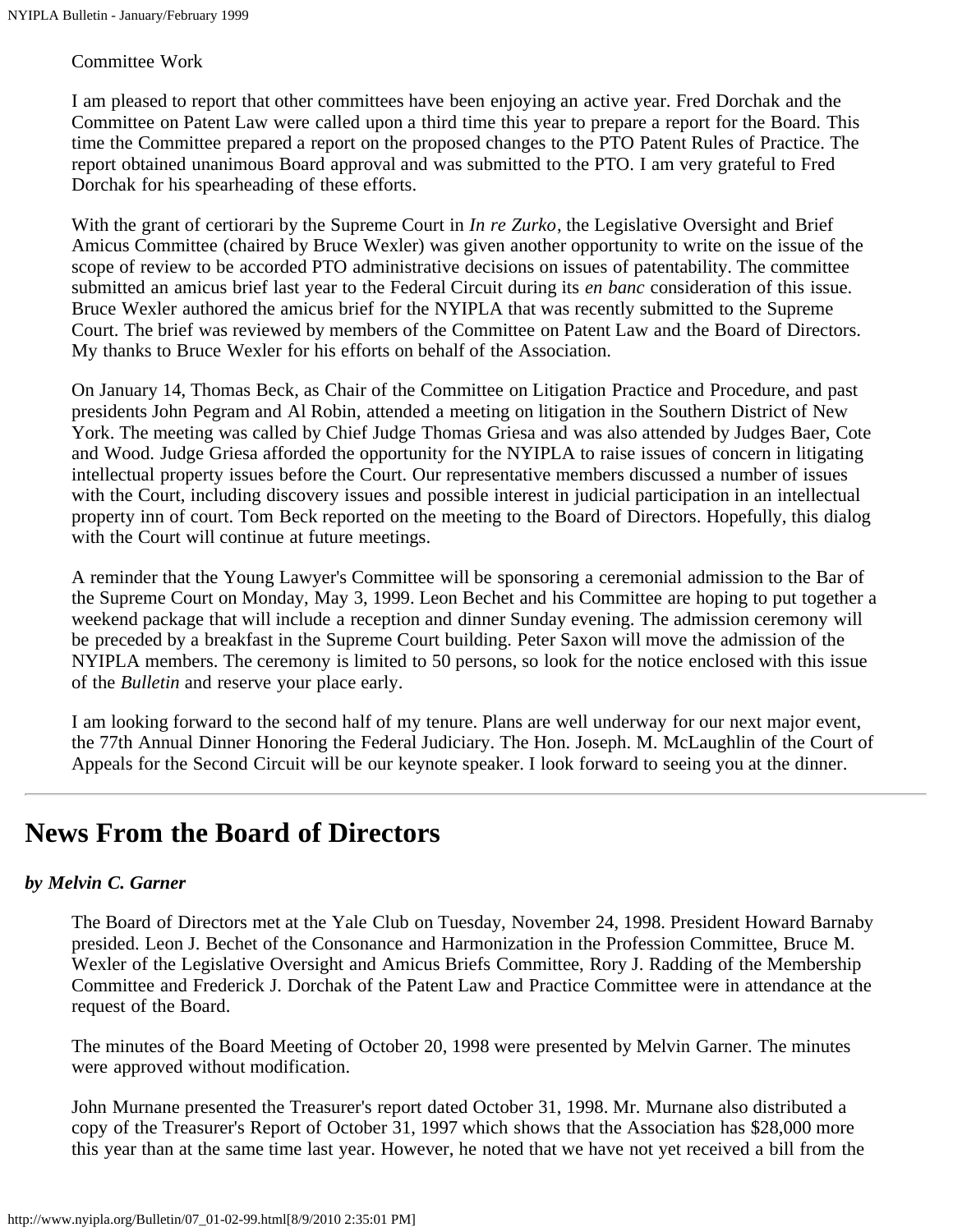Nevele Hotel for the CLE weekend. Also, the report shows that the Association took in \$11,000 more than it spent during the last month.

In response to a request at the prior Board meeting, Mr. Murnane determined the number of people who are on the Association mailing list who had not paid dues for 1997. There were three such members and Mr. Murnane distributed a memorandum listing their names. It was decided that Mr. Murnane would call these members to determine why they had not yet paid the 1997 dues.

Mr. Murnane reported that in a response to a request from him, the bank has agreed to waive bank fees on our account and to reimburse the Association for bank fees it has already paid this year. One of the Association's CD's for \$25,000 has matured and the amount has been reinvested in a further CD. Also, the Association received approximately \$4,580 in dues during the month of October. On a motion by Robert Neuner, which was seconded by Charles Baker, the Treasurer's Report was adopted.

Mr. Barnaby noted that Mr. Levy of the CLE Programs Committee had the responsibility of preparing the Association's application to be a CLE provider in New York State. He also noted that credit for the CLE weekend at the Nevele Hotel could be approved if the Association becomes accredited within ninety (90) days of that event. Mr. Barnaby noted that the Association had sent a letter to the New York State Office of Court Administration commenting on the proposed CLE rules and had received a letter of acknowledgment. Mr. Garner reported that Mr. Levy was away on a trial in California, and thus it was not likely he was actively pursuing the Association's CLE application. It was therefore decided that Mr. Anthony Giaccio, another member of the CLE committee, should be asked to take over the work of preparing the application.

Mr. Barnaby reported that David Lee is organizing a PCT forum to be held at Fordham Law School on May 24-25, 1999. This forum is to be held in conjunction with the AIPLA. William Dippert is coordinating with Fordham Law School. Susan McHale stated that the Fordham Law School meeting last year was not well attended and suggested that the Association make an extra effort to improve attendance. It was noted, however, that this meeting is being held in conjunction with the AIPLA so that attendance should be higher. Mr. Barnaby is checking to see if the Association has any financial obligation with respect to the forum.

Mr. Bechet of the Consonance and Harmonization in the Profession Committee reported that his committee held a reception for young lawyers on Tuesday, November 17th. The cost was approximately \$60 per person, but the lawyers were only charged \$30. Approximately 41 people attended. Thus, the Association subsidized the event in an amount of approximately \$1,940. Over half of the attendees were first- or second-year attorneys. Mr. Bechet reported that such receptions were a good way to inform young attorneys of the activities of the Association beyond the Judge's Dinner. It was his view that partners of member firms should promote these events and make it clear that they back them and will subsidize the cost.

Mr. Bechet's committee also considered whether young lawyers would be willing to participate in, and help plan, a CLE weekend. He indicated that they would be interested and suggested that there be a speaker at such a weekend who would address issues for young lawyers.

Edward Blocker stated that the Committee should notify senior partners about receptions for young lawyers so they could encourage attendance. Last year, the senior partners were notified and over 100 people attended. This year there were only 41. Edward Vassallo suggested that the Harmonization Committee and the CLE Committee discuss cooperation for the next meeting so that attendance could be increased. John Sweeney noted that this was an additional reason for the Association quickly to become qualified as a CLE provider. Ms. McHale suggested that the Meetings and Forums Committee also be included in these discussions.

Mr. Barnaby suggested that the Association's logo be registered as a service mark. He offered to have his firm do it at no cost to the Association, except for the filing fee. There was a consensus that he should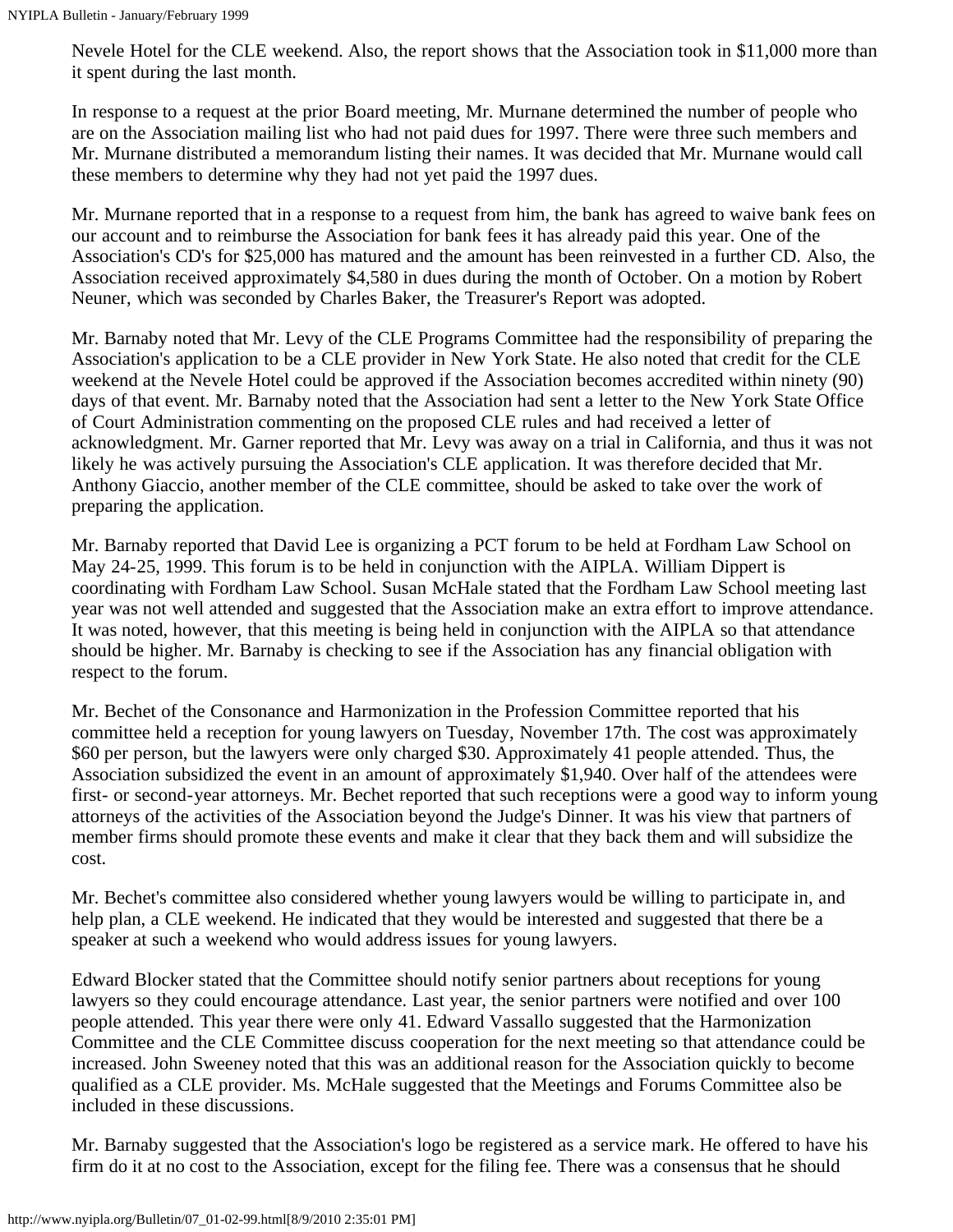proceed with this. Mr. Barnaby also noted that the logo was outdated, and that the Association should have a new logo. There was a consensus that Mr. Barnaby could proceed to get quotes for the design of a new logo.

Mr. Dorchak asked for the views of Board members on the Patent Law and Practice Committee's comments on the proposed changes to the Patent and Trademark Office ("PTO") rules of practice. These had been distributed with the notice of the meeting. Mr. Murnane commented that the paragraph on page 8 above item 10 should be deleted. In his view, it should not be a burden for an attorney to provide the PTO with a copy of a U.S. Patent application identified in an Information Disclosure Statement. Mr. Vassallo urged that the sentence reading: "This allegation is perplexing." on page 5 be deleted. He also questioned the meaning of the last paragraph on page 3. Mr. Dorchak explained the meaning and agreed to clarify the language. Teresa Gillis objected to the language on page 8, which states: "Obvious citation 'dumps' of clearly irrelevant matter could be discouraged by requiring in such extreme cases that each citation's importance relative to each independent claim be described." It was her view that the definition of a "dump" was too ambiguous for any rational rule. Further, she noted that the requirement for certification that each citation has been personally reviewed by the registered practitioner was too great, in that many practitioners supervise others who may have reviewed the citations. Ms. Gillis also said that the Association should *not* support the proposed rulemaking of item 10 on page 8, contrary to that suggested in the comments.

Mr. Barnaby noted that on page 12, line 6 "Fees such" should be "Fees at". He also noted that on page 13, four lines from the bottom, "is the PTO" should be "if the PTO". On a motion by Ms. Gillis, seconded by Mr. Neuner, the comments were approved as amended.

Mr. Wexler of the Legislative Oversight and Amicus Briefs Committee noted that the U.S. Supreme Court had granted *certiorari* in the *In Re Zurko* case, which sets forth the standard of review of Patent Office decisions by the Federal Circuit. The Association had previously submitted an amicus brief when the case was before the Federal Circuit. It was the consensus of the Board that Mr. Wexler's committee should also file an amicus brief taking the same position with the U.S. Supreme Court. Such a brief is due January 18th. Mr. Wexler's committee will prepare a draft and have it reviewed by Mr. Dorchak's committee on Patent Law and Practice. The brief will be distributed to Board members individually for their review and comment.

Mr. Dorchak reported that he is the Association's designated representative on the PTO *Ad Hoc* Committee. Apparently there had been complaints that the Association was not rotating its representative on the committee. However, such is not the case since the chairperson of the Patent Law Committee changes every three years and that chairperson is always the Association's representative.

Mr. Radding of the Membership Committee went over the letter he sent to Mr. Blocker, which was attached to the notice of the meeting. He suggested that committee choices be placed on the application so that a new member can choose a committee at the time he joins the association. This suggestion was adopted. He also suggested that reduced dues be charged for a first year membership and that CLE requirements be emphasized as part of the membership drive. This would include CLE credit for attending the monthly meetings at the Cornell Club. In order for these to qualify for CLE credit, the speaker must present a written paper, he must speak for at least 50 minutes for a full hour of CLE credit and the Association must distribute forms for evaluating the speaker at the meeting. He suggests that the CLE committee work with the membership committee on this.

Mr. Radding also suggested that foreign attorney consultants who work in the New York area be invited to become associate members, even though they are not admitted to the Bar in New York. It was suggested that the By-Laws may already allow this. Mr. Murnane noted that there had been objections in the past to opening up membership to the Association to foreign patent agents who are not attorneys in their home country. Mr. Radding assured the Board that his focus would be on those people who are attorneys in their home country.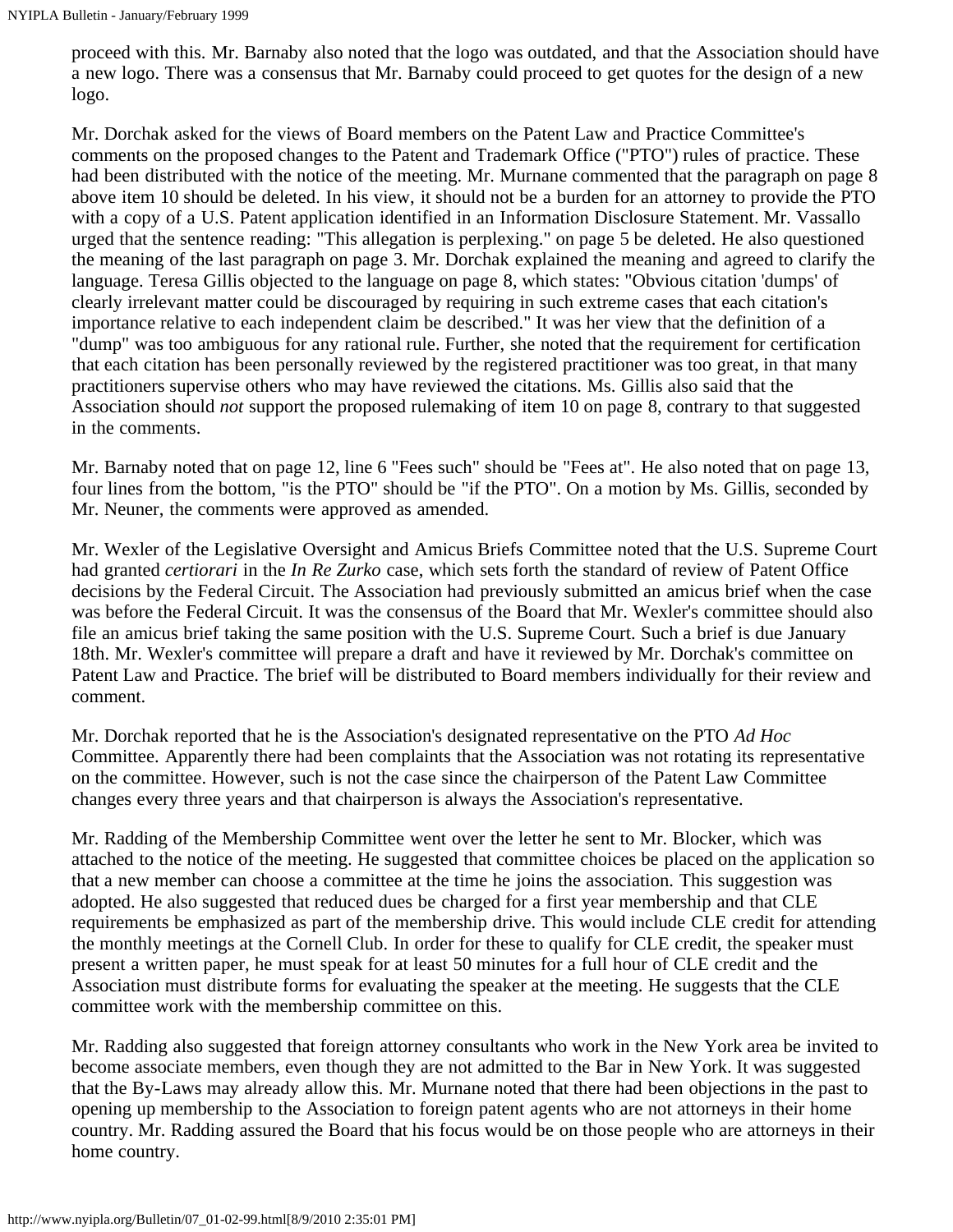Mr. Radding reported that Jack Olivo of the committee is writing to law schools to try and encourage membership. Attached to Mr. Radding's letter to Mr. Blocker was a draft letter from the Association welcoming new members. This letter was approved and it was agreed that it would come from the President of the Association.

Ms. McHale noted that the Official Gazette gives the names and addresses of people who have recently passed the Patent Bar. She suggested that a membership application be sent to these people along with a letter congratulating them on passing the Bar. The one problem is that some of these people may only be agents and not attorneys. However, it was suggested that it could be made clear in the letter that only those who are attorneys are eligible for membership.

The question of life membership for Steven Frishauf and Richard Huettner was discussed and approved.

Ms. McHale reported on the luncheon meeting at which attorneys from the firm of Anderson Kill spoke on insurance implications of intellectual property law. This report was prompted by a letter that Mr. Neuner sent to other Board members about the meeting. Ms. McHale noted that the committee had approved this topic during the summer and that the timing of it occurred because Senator Moynihan could not make a speech that had been planned. She noted that the speakers from Anderson Kill were informed that they could not mention any other law firm and their materials were reviewed to make sure that they did not refer to other law firms. In addition, promotional material for the Anderson Kill firm was removed from the material before it was distributed.

Mr. Neuner noted that the selection of Anderson Kill to speak on this topic appeared to be bad timing because Anderson Kill had distributed a letter to many Association members raising a malpractice issue based on insurance law with regard to a firm with a number of members in the Association. He suggested that the committee be sensitive to these matters in the future. Mr. Barnaby agreed that the committee should be sensitive to these matters. Ms. McHale distributed a list of upcoming speakers and topics for review by the Board. No concerns were expressed with regard to the speakers and topics on the list. Alice Brennan also suggested that the committee be more sensitive to these issues. Mr. Garner noted that under the circumstances Ms. McHale took responsible action to prevent any unnecessary harm.

There being no further business, on motion the meeting was adjourned.

# <span id="page-4-0"></span>**Pending Legislation**

#### *by Edward P. Kelly*

#### PATENTS

The New Year brought to fruition legislation which lowered fees for filing and maintaining patents. This is apparently the first time that filing and maintenance fees have decreased. The legislation (HR 3723) signed by the President in November 1998 related to a prior bill passed in 1990 -- the Omnibus Budget Reconciliation Act. The 1990 Act dated back to a time when Congress imposed a patent fee surcharge to help reduce the national deficit. In fact, over the years, surpluses from the PTO have been diverted for government debts unrelated to PTO activities. (\$71 million was diverted last year, despite objections and opposition by patent groups.) The 1990 surcharges expired in October 1998, so fees normally would decrease. One means of ensuring that there could be no further diversion of PTO revenues is to ensure that there is no surplus. Therefore, groups which objected to diversion supported the legislation that would authorize the PTO to further reduce fees. The legislation signed by the President authorized the PTO to reduce filing, issuance, reissuance and maintenance fees. For instance, the issue fee was reduced to \$1210 from \$1320. (The fee reductions actually are retroactive to October 1, 1998.)

Patent legislation relating to plant patent coverage also made its way into law late last year. The President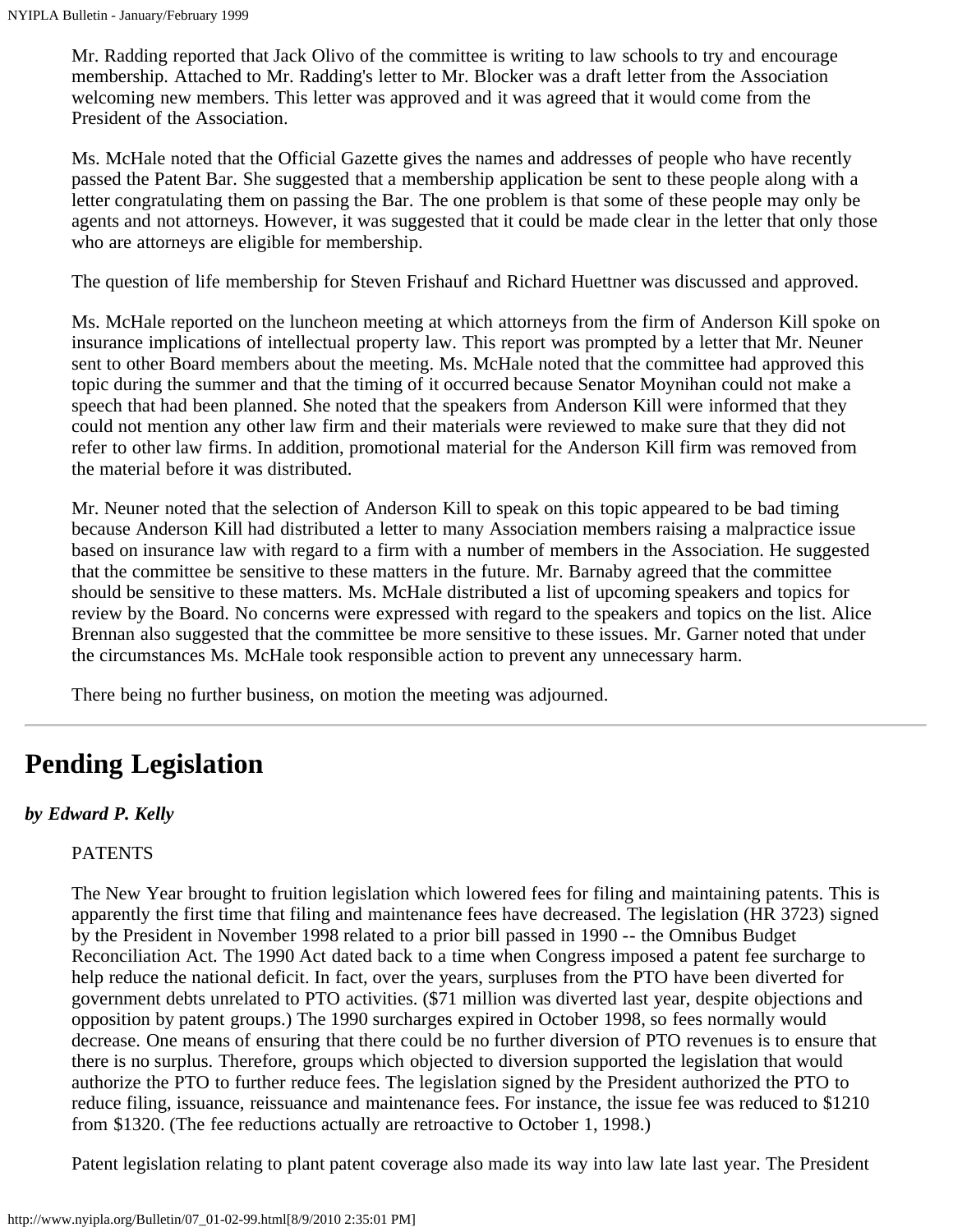signed HR 1197 which amended 35 U.S.C. 163. The patent law provided that a patent may be granted for asexually produced plant varieties and that the patent right excludes others from asexually reproducing the plant. 35 U.S.C. 106. This protection proved inadequate to stop growers from asexually reproducing the patented plant outside the U.S. and exporting the products harvested from the plant to the U.S. The Plant Variety Protection Act, amended in 1994 to close this loophole, covered first generation hybrids and harvested parts of those plants. A bill (H.R. 1197) signed by the President late last year further sealed this loophole. The bill amends section 163 to prohibit others from asexually reproducing the plant, or any of its parts, or from importing the plant so reproduced, or any parts thereof, into the U.S.

#### COPYRIGHTS

In the copyright area, the term of copyright has now been extended by virtue of a bill signed by the President in November 1998. Works that previously were protected for the life of the author plus fifty years received a twenty-year extension. The new term is the life of the author plus 70 years. Copyrights which are in their first term on January 1, 1998 also receive an additional 20 years on their renewal terms.

A bill relating to the implementation of two international copyright treaties and limiting liability of online providers also was enacted before the close of the year. The United States became a signatory to two copyright treaties under the World Intellectual Property Organization in 1996. Shortly thereafter, the House and Senate held hearings on bills intended to implement the U.S. obligations under the treaty. The result of those hearings is the "Digital Millennium Copyright Act" (H.R. 2281) which was recently signed by the President. Since the U.S. has long afforded rather liberal protection for copyrights, the implementation legislation did not focus on affording minimum standards of protection for copyrights. One of the key elements of the bill, however, relates to those who would attempt to circumvent anticopying technology that has been installed on computer networks to prevent unauthorized copying. The bill adds a new chapter 12 to Title 17. The bill will prohibit the sale of circumvention devices.

The bill also contains a section defining the parameters of liability for online service providers. A provider which acts as a mere conduit of information will not be liable for infringement.

The bill also includes legislation that grants protection for the original designs of boat hulls. This legislation is obviously industry-specific. Legislation that would protect original, creative designs of all useful articles had been introduced over the last 15 years but never came to fruition. This legislation would have protected industrial designs that did not qualify for protection under the copyright, patent or trademark law. Many industries opposed this legislation because it would be nearly impossible to provide replacement parts for certain goods without infringing an industrial design. The new law pertaining to the boat industry represents the only industrial design provision to survive more than 15 years of debate in the House and Senate.

#### TRADEMARKS

#### Madrid Protocol

There are other intellectual property bills pending in the House and Senate which have not been enacted. In the trademark area, a bill is still pending that would allow the United States to accede to the Madrid Protocol. The Madrid Protocol is a treaty among 16 European countries which provides reciprocal trademark rights based upon a single international filing. Last spring, the House passed a bill (H.R. 567) which would amend the Lanham Act to allow to U.S. accede to the Madrid Protocol. U.S. membership in the Protocol would benefit trademark owners who desire to file trademark applications in several European countries. Normally, the cost of filing in several countries would be quite expensive. A single filing under the Protocol would save expenses of filing in each country and would prove beneficial to small businesses. U.S. accession to the Madrid Protocol would also allow U.S. companies to acquire international registrations. Under the Madrid Protocol, a registration currently cannot be assigned to a company that is not a domiciliary of one of its members. Previous efforts to send this legislation to the President were blocked due to a dispute over an imbalance in voting rights that the U.S. would be subject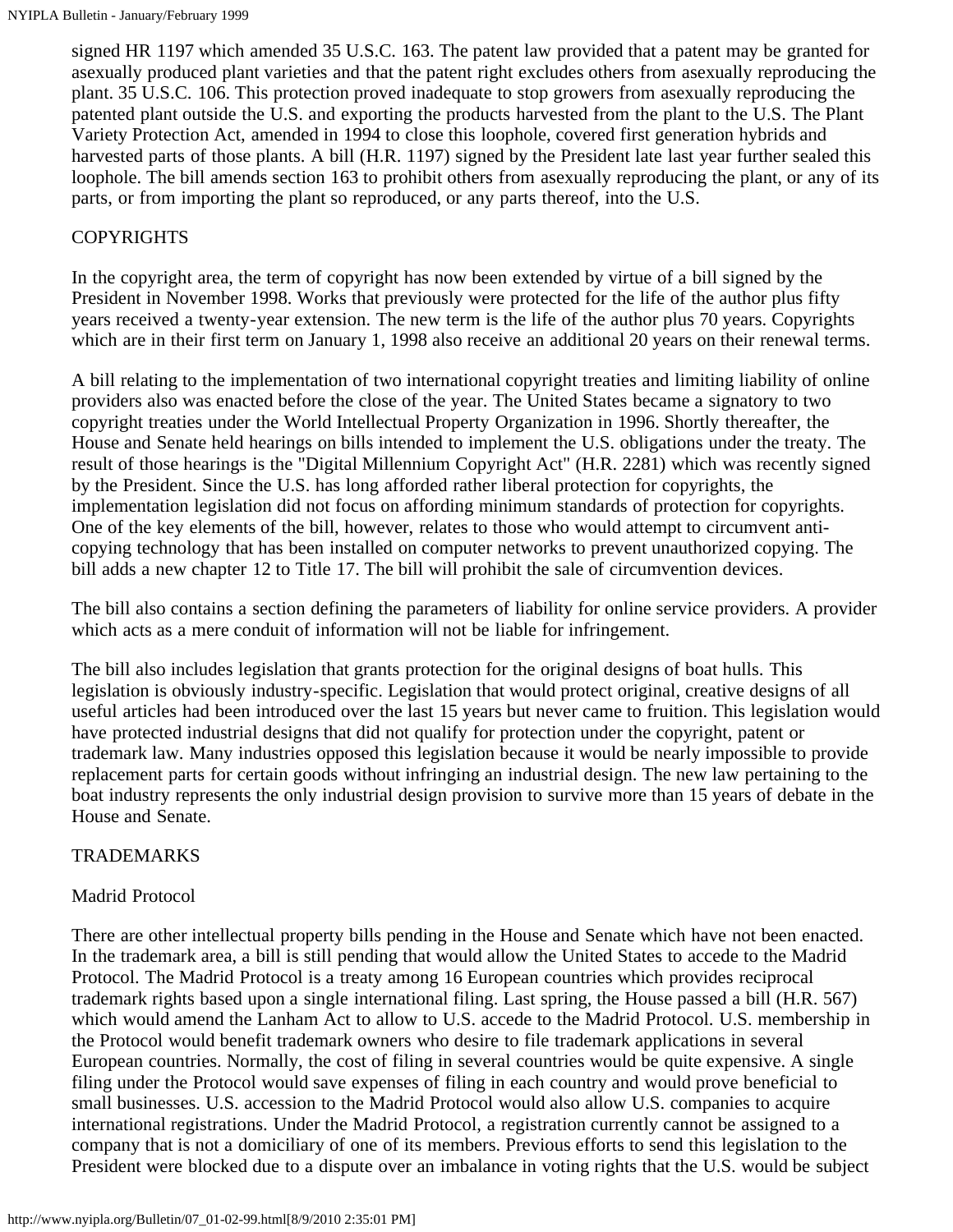to as a member of the Protocol. Commentators have recently noted that the voting rights issue may soon be resolved. 1999 may be the year the U.S. finally accedes to the Madrid Protocol.

#### Trademark Treaty Harmonization Bill

Congress is also working to bring the U.S. into adherence with another international trademark treaty. There are 11 countries, including the United States, which signed an international Trademark Law Treaty in 1996. An implementation bill (S. 2193) recently approved by the Senate Judiciary Committee would amend the Lanham Act to harmonize U.S. law with the Treaty.

The purpose of the international treaty is to harmonize the laws of various countries and eliminate certain restrictive formalities in obtaining and maintaining trademarks. For instance, some countries require legalization of documents before filing or assigning trademarks. The treaty would require the elimination of this formality. Each country would have to revise its trademark law to adhere to the provisions of the trademark law treaty. In the case of the United Sates, this would not entail extensive revisions to the Lanham Act because the United States trademark law is already largely compatible with the provisions set forth under the treaty.

#### Domain Name Study

The government is expected to continue its study relating to the adoption of a second level of domain names. The registration of a domain name with Network Solutions can be a valuable asset to a company seeking to use the Internet to sell its products. Conflicts inevitably erupt between companies which own Federal trademark registrations and companies which enter the market for the first time with a domain name similar or identical to a registered mark or a mark in common law use. Network Solutions has attempted to deal with that problem in the past few years. Now the Senate Judiciary Committee has passed a bill (S.1727) that would provide for a study of the effect of issuing new top level domain names on trademark protection. For instance, .com and .gov are top level domain names. The study would consider the impact of yet another level of the domain names.

### ARTICLE 2B OF THE UNIFORM COMMERCIAL CODE

Article 2 of the Uniform Commercial Code generally covers the sale of goods. The UCC has been adopted in some form in virtually every state of the United States except Louisiana. The Code generally governs transactions between merchants, as opposed to consumers, and attempts to impose a predictable body of law among merchants in their commercial transactions. The UCC does not, however, cover the licensing of intangible property. Therefore, it is not directly applicable to intellectual property licenses or software licenses. The enforcement of licenses for intangible goods is currently enforced in many instances under the state law that governs the transaction.

There are many groups that contribute to changes in the UCC laws. These drafting committees turned to the issue of software licenses in 1996 to determine if these licenses should be covered under a new Article 2B of the Uniform Commercial Code. Proposals were made to apply a uniform body of law to shrinkwrap licenses. For instance, should a software publisher's disclaimer of implied warranties be enforceable against a purchase who was not aware of the disclaimer at the time of purchase? As comments were made and other ideas were considered, the scope of the recommendations to amend the UCC broadened to include any licenses of information, not just software licenses. Many organizations objected not only to the broadening of the scope beyond software licensing transactions, but also to the provisions that cover software licenses. The drafts were later narrowed so that they do not broadly include all information licenses. Still, many opponents have set forth opposition against the bill. For instance, a coalition of law school intellectual property professors has opposed Article 2B on several grounds, including the asserted ground that the draft in its current form would confuse rather than simplify the relationship between intellectual property toward state contract law. Others oppose the draft or the ground that it is anticonsumer and favors the interests of software publishers by excluding liability for software defects known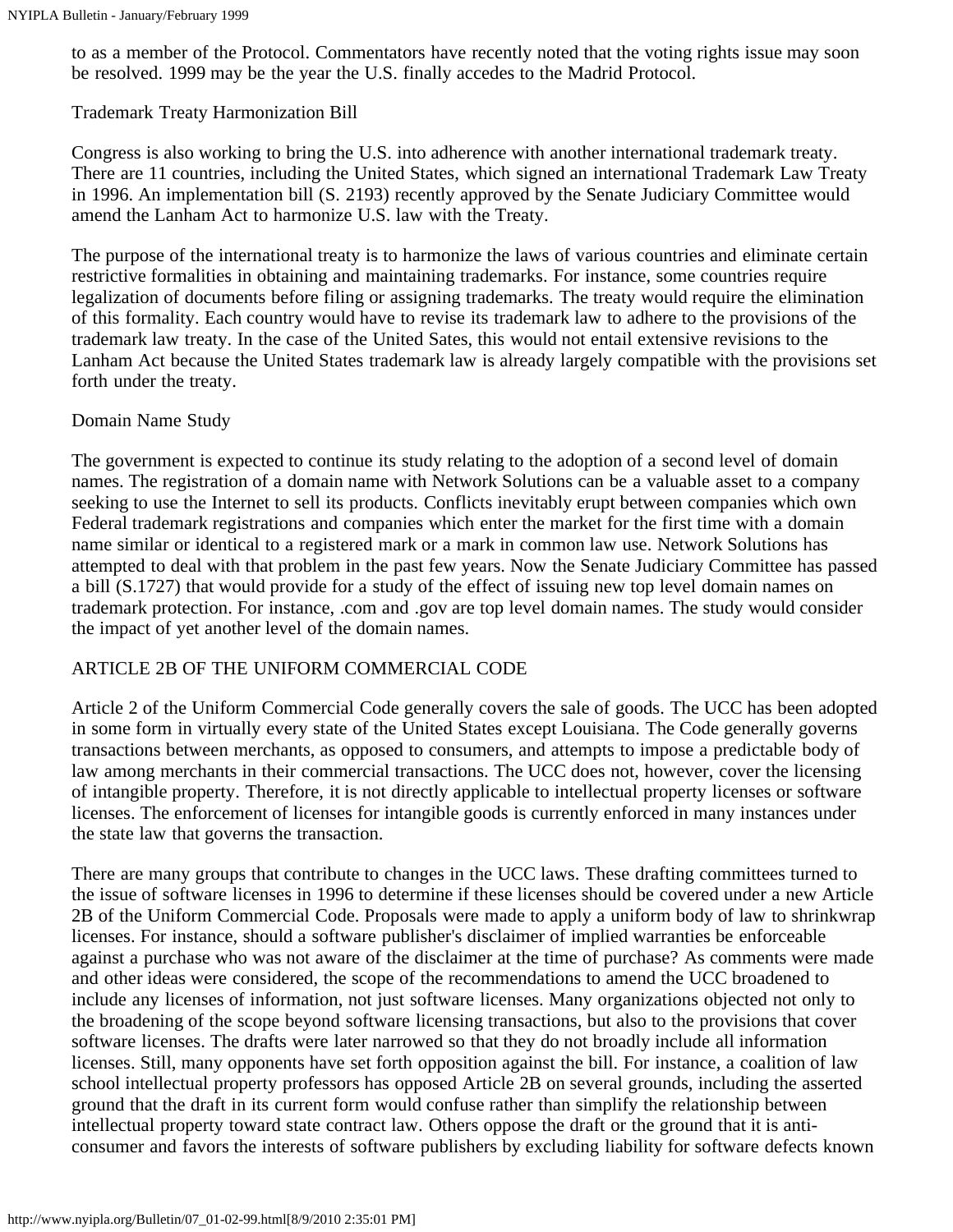to publisher. (See letter of Cem Kaner to American Law Institute October 1997.)

The UCC drafting committee is reviewing final comments and intends to present a final draft as early as July 1999.

# <span id="page-7-0"></span>**Recent Decisions of Interest**

#### *By Thomas A. O'Rourke*

Patents

The Doctrine of Equivalents

*Insituform Technologies, Inc., v. Cat Contracting, Inc.,* 97-1232 (Fed. Cir. Oct. 30, 1998) takes the place of a September 10, 1998 decision (*Insituform I*) handed down by the Federal Circuit. The original opinion was withdrawn. In this case, the defendants argued that the Supreme Court's *Warner-Jenkinson* decision, issued after remand in *Insituform I*, further limited the doctrine of equivalents so that it could not apply to the facts in the case. Defendants asserted that when Insituform amended claim 1 in response to a § 103 rejection of application claims 1-6, Insituform necessarily gave up coverage of any process in which a vacuum was created at multiple vacuum sources because it provided no explanation for such a narrowing amendment. The stated reason in the response for Insituform's amendment to overcome the Everson reference was to avoid the need to use a large compressor when the vacuum is created a significant distance from the resin source.

The *Warner-Jenkinson* presumption was inapplicable because Insituform made clear that the reason for the amendment was to overcome the prior art, which taught creation of a single source vacuum at the far end of the liner. In the remarks, Insituform explained that the use of the claimed method and its prosecution statements did not negate the litigation-proffered explanation for the amendment. Accordingly, the Federal Circuit held that:

Insituform did explain the reason for its changes in claim 1, and those reasons did not prohibit application of the doctrine of equivalents completely, but only with respect to the subject matter surrender of a large, single vacuum source placed a significant distance from the resin front. We conclude, as we did in Insituform I, that "prosecution history does not estop Insituform from asserting that the right to exclude extends broadly enough to cover either Process 1 or Process 2." *Id. Warner-Jenkinson* changed nothing applicable here.

Defendants also asserted on appeal that the district court's function-way-result analysis was flawed because it described the prior art Everson patent. Although the Federal Circuit did not agree that the district court's function-way-result analysis would encompass the Everson patent, the Court nevertheless held that the district court's function-way-result analysis involved too much overlapping with the prior art and was also overly broad. Specifically, the Court noted that: "the district court's identification of the limitation's 'function' merges with the 'way' and the 'result': to provide a vacuum, to be connected to a vacuum source, and to produce a satisfactory vacuum at the resin front all define basically the same thing."

Another factor that affected the Court of Appeals' equivalent infringement analysis was the inventor's prefiling attempt to use a needle instead of a cup. For a reason that was disputed by the parties, the inventor changed to a cup, and when the patent application was filed, no mention of the possible use of a needle was made. Insituform argued that the inventor's early use of needles shows that needles are old in the art and are known substitutions for cups. Defendants argued, however, that the inventor's "failure" with needles is evidence of a substantial difference between needles and cups. The Federal Circuit agreed with defendants and stated: "The evidence that the inventor first tried to use needles and then changed to cups without disclosing to the public that needles were, indeed, an option, supports an inference that the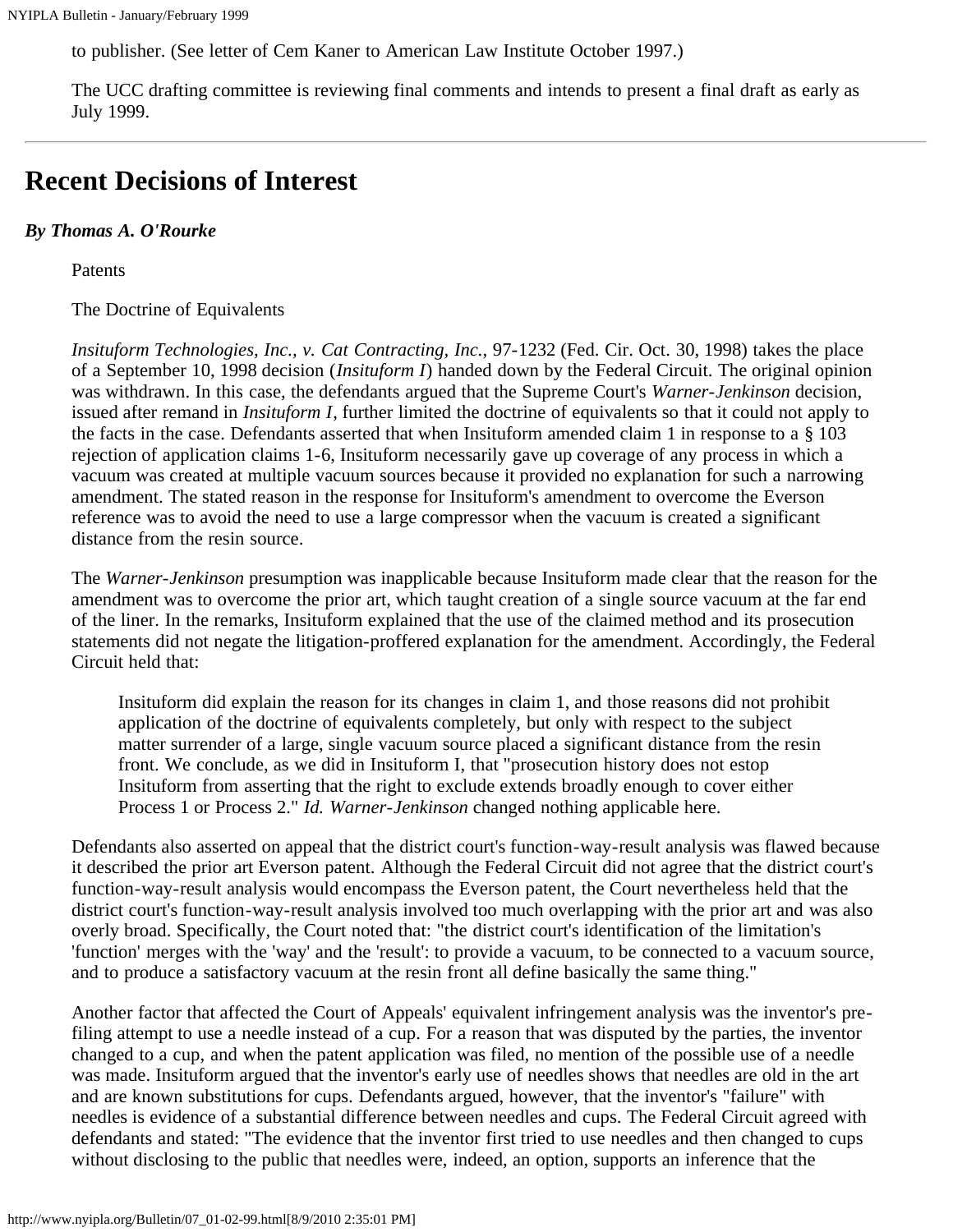inventor was unable satisfactorily to practice his claimed method using a needle instead of a cup."

The Federal Circuit held that, based on the evidence of substantial differences between the claimed single cup process and the accused multiple needle process, and the district court's legal errors in defining the "way" in its function-way-result analysis and dismissing structural differences as irrelevant, the district court committed reversible error in finding that defendants' multiple needle process infringed Insituform's claim 1 under the doctrine of equivalents. According to the Court, "Once the 'way' is correctly defined and the structural differences are properly considered, no reasonable trier of fact could have found the claimed single cup process and the accused multiple needle process to be equivalent."

Inducing infringement was the final issue before the Court. Defendant KM asserted that its acts could not establish liability for inducing infringement of the '012 patent, because all of the accused infringing acts occurred before KM knew of the patent. Since a crucial element of induced infringement is that the inducer must have actual or constructive knowledge of the patent, the Court held that there was no inducement of infringement.

#### Design Patent Infringement

*Goodyear Tire & Rubber Company, v. Hercules Tire & Rubber Company, Inc.,* 97-1199,-1223 (Fed. Cir., Nov. 10, 1998)(Newman, C.J.) was a design patent infringement case where the patent related to a tire design. One of the issues in this case was the qualifications of the ordinary observer. The Federal Circuit addressed the claim construction aspects of the selection of the ordinary observer, stating: "The court explained that if the '080 design were used more broadly than on truck tires, the court would have considered a broader definition of the ordinary purchaser. We discern no clear error in the district court's reasoning, for it would have sufficed to have considered only the actual use of the accused infringing tread as the field of purchase by the ordinary observer."

The standard of design patent infringement is whether a purchaser would be misled, by the design similarity imparted to the article by the copier, into thinking that it is the patentee's design that is being purchased. Thus, the Court concluded, the focus is on the actual product that is presented for purchase and the ordinary purchaser of that product. The accused tire was a truck tire. The district court considered the ordinary trucker or fleet operator who purchases truck tires as the person from whose viewpoint deceptive similarity to the '080 design was determined, and the Federal Circuit agreed.

The Federal Circuit also addressed the issue of infringement of a design patent. Design patent infringement requires that the designs have the same general visual appearance, such that it is likely that the purchaser would be deceived into confusing the design of the accused article with the patented design. In addition, the accused design must also contain substantially the same points of novelty that distinguished the patented design from the prior art. Similarity of overall appearance is an insufficient basis for a finding of infringement, unless the similarity embraces the points of novelty of the patented design. While it is the design as a whole that is patented, the distinctions from prior designs formed the court's understanding of the patent.

To distinguish its design from the prior art during the prosecution history, Goodyear identified nine features of the '080 tread that, separately or in combination, distinguished over the prior art. Goodyear also argued to the Examiner that "this is a crowded art where small differences can result in recognized overall appearance." The Federal Circuit concluded that the district court did not clearly err in giving weight to those aspects of the '080 tread that were necessary design aspects in sustaining the validity of the patent, some of which Goodyear had identified as points of novelty during patent prosecution:

Since several significant points of novelty of the '080 design do not appear in the accused design, the district court did not clearly err in finding that the "points of novelty" test was not met. Although there are apparent similarities in the overall appearance of the designs, we affirm the conclusion that the trucker as ordinary observer would notice the differences in the designs and recognize that they are not colorably the same.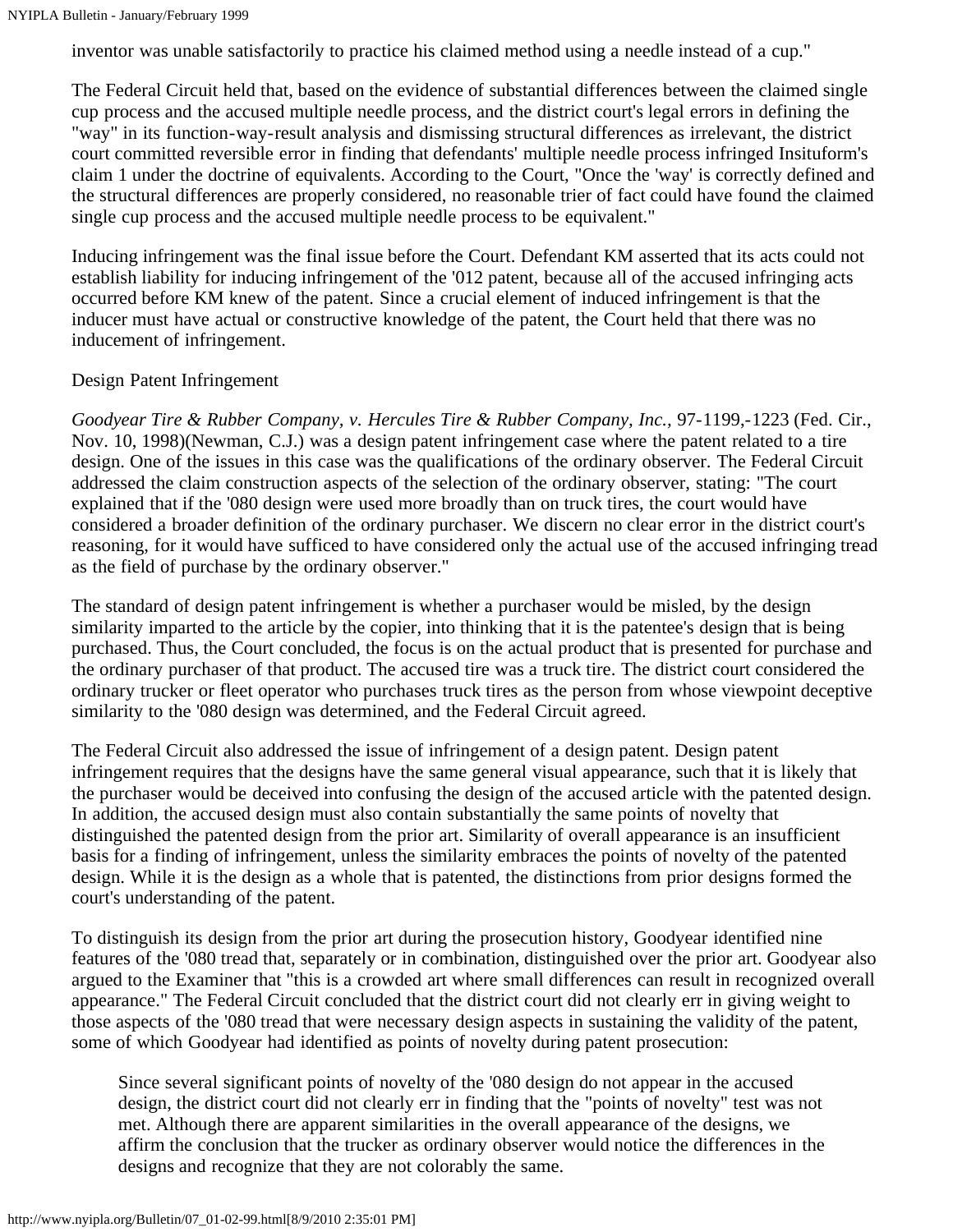#### Claim Construction

In *Bai v. L & L Wings, Inc*., 98-1008 (Fed. Cir. Nov. 3, 1998), the issue for patent infringement was the meaning of the term hemispherical as used in the claims. The Federal Circuit turned to the prosecution history to determine the meaning of the term.

In this case, the reason for the "hemispherical" amendment is clear from the record. The examiner made only one rejection; he stated that the prior art, specifically referring to the Hartel patent which discloses a dish-shaped glove, rendered obvious the combination of a target, a glove and a dish shape. Bai responded, *inter alia*, by adding the limitation "hemispherical" to the glove element. Thus, the term "hemispherical" was clearly an attempt by Bai to differentiate his invention over the Hartel patent.

Because it was clear that the "hemispherical" limitation added to the claim directly addressed the citation of the Hartel reference, the Court concluded that the limitation had been added to distinguish Hartel even though Bai did not specifically address the Hartel patent in his remarks to the examiner. In addition, Bai's boilerplate remark to the examiner that he amended his claims to "specifically and expressly recite the structural details" of his invention did not affect the Federal Circuit's conclusion as to claim construction. Bai's argument that this language conveyed to the examiner his intent to add the term "hemispherical" for clarity purposes was unpersuasive to the court since there was no evidence that clarity was a problem with Bai's claims. The *Warner-Jenkinson* presumption did not apply because the reason for amendment was readily apparent from the prosecution record.

Bai also argued that the deletion of the term "hemispherical" from the interference count when the application was in interference demonstrates that the earlier insertion of that term into the claim was not made to overcome a rejection on the ground of unpatentability of the claim. This argument was also not persuasive. The Federal Circuit stated:

As indicated above, it is clear to us that the term "hemispherical" was inserted to overcome the prior art rejection. The subsequent action of the examiner in the interference did not undo that fact. It merely responded to the motion by the opposing party to broaden the count, not the claim, for purposes of the interference, presumably to enable the opponent to present proof of priority with respect to subject matter broadly defined to encompass interfering subject matter, including that which was not hemispherical. The reformulation of the interference count was therefore not a determination that Bai's claim was allowable over the prior art without the term "hemispherical."

#### Obviousness

In *ATD Corporation, v. Lydall, Inc.,* 97-1308, -1356 (Fed. Cir., October 6, 1998) (Newman C.J.), a holding of invalidity was reversed. ATD argued that there was no substantial evidence to support a finding that the prior art contained a teaching or suggestion to combine selected portions of the prior art in order to create the patented structure or method. ATD also argued that the jury must have improperly reasoned with the hindsight of ATD's successful accomplishment. Lydall relied on the same group of references for anticipation and for obviousness.

The Federal Circuit held there was no anticipation because none of the references disclosed the invention. On the issue of obviousness, Lydall pointed to no evidence supporting the obviousness determination, other than the conclusory opinion of its expert witness. In reversing on the issue of obviousness, the Federal Circuit stated:

Lydall does not direct us to any evidence of a teaching or suggestion to select the components that ATD's inventors selected, from the crowded field of insulation technology, to produce the product and method of the '743 and '577 patents. Lydall's witnesses themselves expressed the view that such compression would be undesirable, providing cogent evidence that one of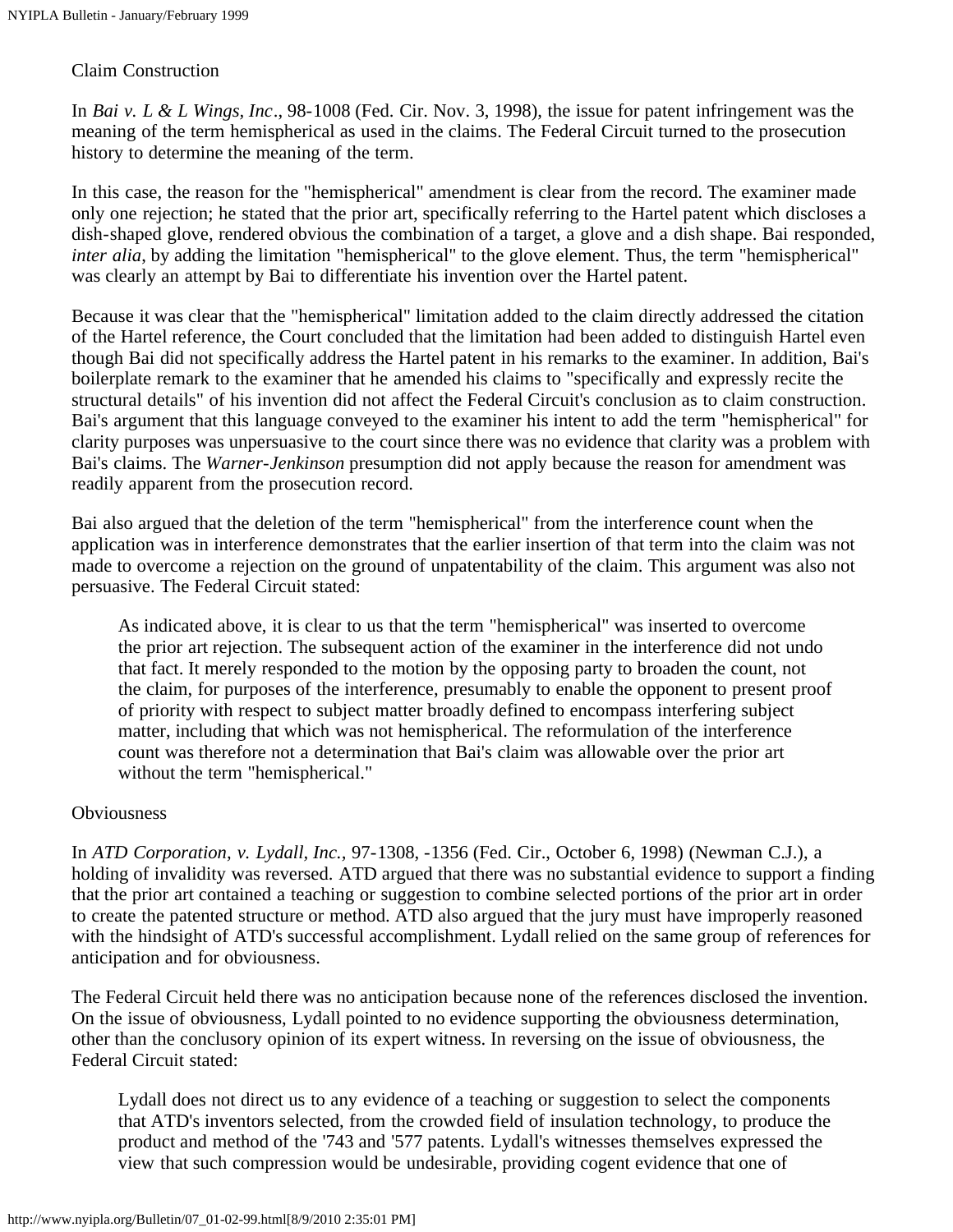ordinary skill would not have deemed it obvious to compress the layers of an insulating device for heat sink purposes. Absent substantial evidence of such teaching or suggestion in the prior art or in the general knowledge of persons of ordinary skill in the field, there was not substantial evidence to support the jury's verdict of obviousness.

Another issue before the court related to the exclusion of a prior art patent at trial by the district court. Lydall argued that although the Munters patent was not disclosed in response to any of the discovery requests or during the discovery period, it should not have been excluded because it was disclosed in accordance with 35 U.S.C. §282. According to Lydall, §282 overrides any discovery schedule set under the Federal Rules of Civil Procedure, because these Rules were instituted in 1938 whereas §282 was reenacted as part of the 1952 Patent Act. The Federal Circuit disagreed, stating: "when the court has set and the parties have agreed to a discovery period, that procedure necessarily governs that trial. Thus although §282 sets a minimum period for the identification of prior art to be introduced as evidence of anticipation, a specific judicial directive for the timing of discovery establishes the procedures to which the parties are bound."

### Reexamined Claims

Anderson v. International Engineering and Manufacturing, Inc., 98-1062,-1068 (Fed. Cir. Nov.2,1998) (Newman, C.J.)

The invention of the '055 patent related to a method of inserting and securing small pointed studs into snowmobile tracks. The studs provide additional traction, of particular advantage at high speeds on ice. The issue on defendants' motion for summary judgment was whether the claims, original and reexamined, encompassed a manual tool removal system in which the tool for inserting and securing the studs continues to grip the stud head after it is drawn completely into the track, rather than an automatic tool disengagement system. Defendants argued that, if the claims as modified on reexamination were read broadly enough to reach defendants' systems, as Anderson argued, the claims were impermissibly enlarged and were invalid.

According to the Federal Circuit, the dispositive question was whether the original claims have the meaning sought by Anderson for the reexamined claims, stating:

"If the original claims, correctly construed, encompass a system that does not automatically disengage the stud head from the tool, then the claims were not impermissibly broadened on reexamination. But if the original claims are limited to automatic disengagement of the tool by action of the resilient track, then on Anderson's interpretation of the reexamined claims they are broadened in scope, contrary to 35 U.S.C. §305."

The question of claim scope before and after reexamination was deemed by the Federal Circuit to be a matter of claim construction, and therefore subject to de novo review on appeal. After analyzing the claims and the specification the Court concluded that the reexamined claims were limited to an automatic disengagement system:

"We conclude that original claim 1 is limited to systems wherein the stud head is automatically disengaged from the tool, and is not generic to systems wherein the tool remains engaged with the head until it is manually removed upon completion of assembly. Since Anderson's position is that the reexamined claims have this broader meaning, we affirm the ruling of the district court that reexamination claim 1 and dependent claims 2-6 and 12 are invalid."

**| [NYIPLA](http://www.nyipla.org/public/01_about.html) | [History](http://www.nyipla.org/public/01_history.html) | [Officers and Directors](http://www.nyipla.org/public/02offdirs.html) | [Calendar of Events](http://www.nyipla.org/public/03_events.html) | [Judge's Dinner](http://www.nyipla.org/public/04_judgedine.html) | | [Membership](http://www.nyipla.org/public/05membership.html) | [Directory](http://www.nyipla.org/public/06directory.html) | [Bulletin](http://www.nyipla.org/Bulletin/08_index.html) | [IP Links](http://www.nyipla.org/public/09_links.html) | [Facts on IP](http://www.nyipla.org/public/10_faq.html) |**